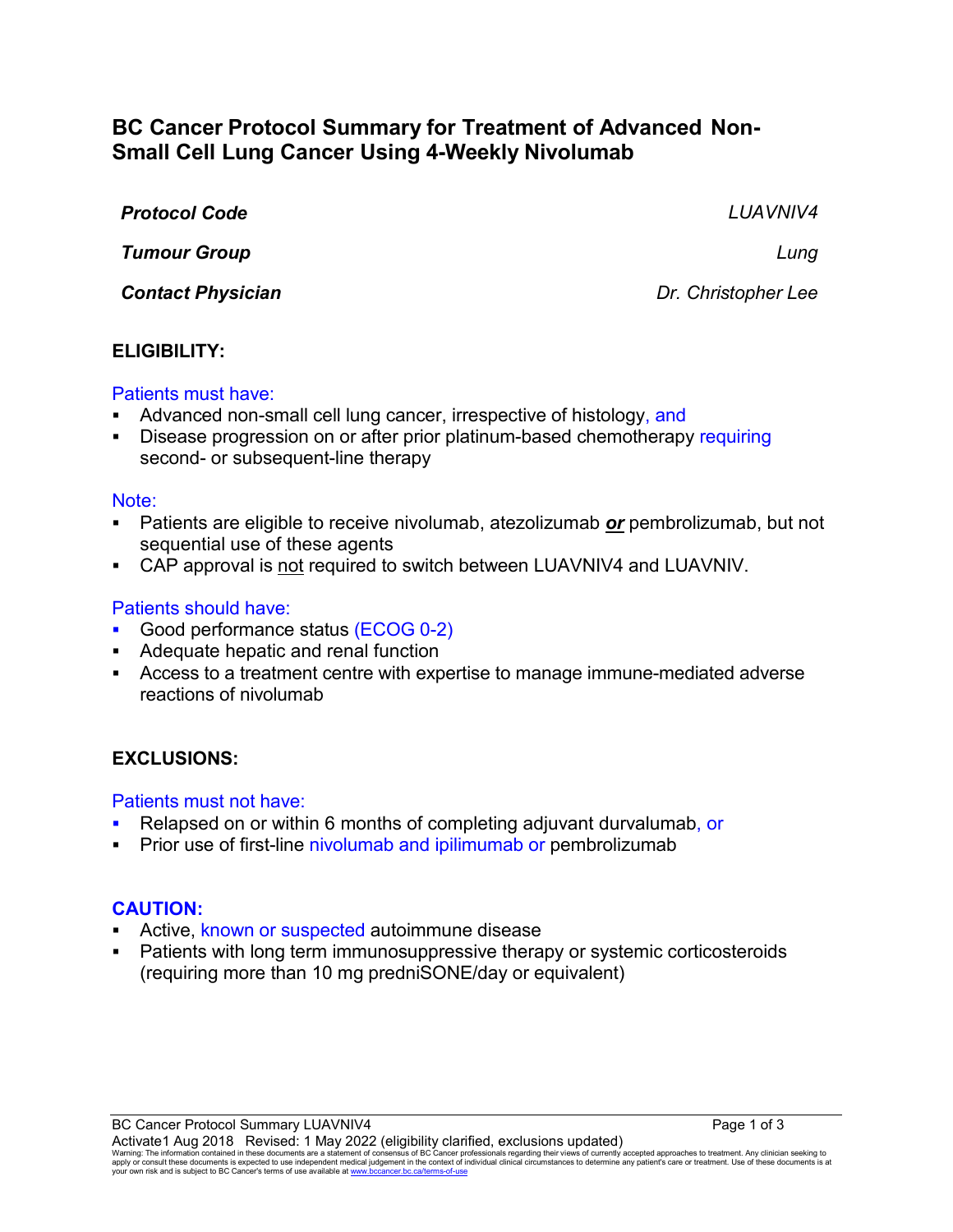### **TESTS:**

- Baseline: CBC & differential, platelets, creatinine, alkaline phosphatase, ALT, total bilirubin, LDH, sodium, potassium, TSH, morning serum cortisol, chest x-ray C-reactive protein and albumin (optional, and results do not have to be available to proceed with first treatment)
- Before each treatment: CBC & differential, platelets, creatinine, alkaline phosphatase, ALT, total bilirubin, LDH, sodium, potassium, TSH
- If clinically indicated: chest x-ray, morning serum cortisol, lipase, glucose, serum or urine HCG (required for women of child bearing potential if pregnancy suspected), free T3 and free T4, serum ACTH levels, testosterone, estradiol, FSH, LH, ECG
- Weekly telephone nursing assessment for signs and symptoms of side effects while on treatment (Optional).

## **PREMEDICATIONS:**

- Antiemetics are not usually required
- Antiemetic protocol for low emetogenicity (see SCNAUSEA)
- If prior infusion reactions to nivolumab: diphenhydrAMINE 50 mg PO, acetaminophen 325 to 975 mg PO, and hydrocortisone 25 mg IV 30 minutes prior to treatment

## **TREATMENT:**

| Drug      | <b>Dose</b>      | <b>BC Cancer Administration Guideline</b> |
|-----------|------------------|-------------------------------------------|
| nivolumab | 6 mg/kg          | IV in 50 to 100 mL NS over 30 minutes     |
|           | (maximum 480 mg) | Using a 0.2 micron in-line filter         |

- Repeat **every 4 weeks** until disease progression or unacceptable toxicity
- If pseudo progression on imaging is suspected, may continue treatment for another 8 weeks. Discontinue treatment if confirmatory progression on subsequent scan (8- 12 weeks)

## **DOSE MODIFICATIONS:**

No specific dose modifications. Toxicity managed by treatment delay and other measures (see [SCIMMUNE](http://www.bccancer.bc.ca/chemotherapy-protocols-site/Documents/Supportive%20Care/SCIMMUNE_Protocol.pdf) protocol for management of immune-mediated adverse reactions to checkpoint inhibitors immunotherapy,

http://www.bccancer.bc.ca/chemotherapy-protocolssite/Documents/Supportive%20Care/SCIMMUNE\_Protocol.pdf).

## **PRECAUTIONS:**

**1. Serious immune-mediated reactions**: can be severe to fatal and usually occur during the treatment course, but may develop months after discontinuation of therapy. They may include enterocolitis, intestinal perforation or hemorrhage, hepatitis, dermatitis, neuropathy, endocrinopathy, pneumonitis, as well as toxicities

BC Cancer Protocol Summary LUAVNIV4 **Page 2 of 3** Activate1 Aug 2018 Revised: 1 May 2022 (eligibility clarified, exclusions updated)

Waming: The information contained in these documents are a statement of consensus of BC Cancer professionals regarding their views of currently accepted approaches to treatment. Any clinicial seeking to<br>apply or consult th your own risk and is subject to BC Cancer's terms of use available a[t www.bccancer.bc.ca/terms-of-use](http://www.bccancer.bc.ca/terms-of-use)